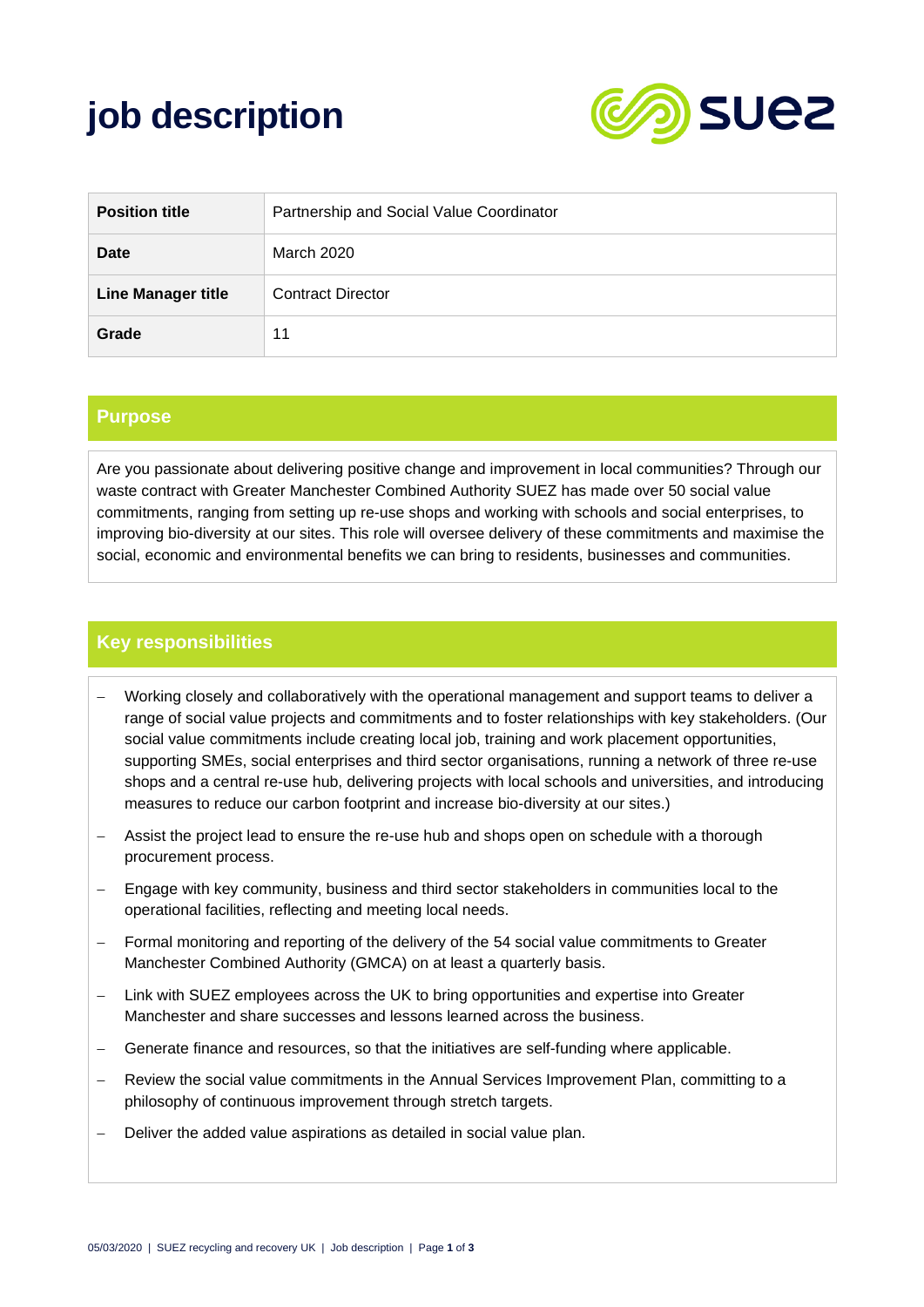## **Skills**

- − Ability to collect, analyse, interpret and communicate data in a concise and professional manner to the GMCA and SUEZ teams.
- − The ability to put together a tender, source a supplier, set up a contract and monitor delivery of contract performance targets.
- − Relationship building with contacts within the GMCA and its partners (e.g. waste collection authorities).
- − Risk analysis using the contract performance framework.
- − Ability to identify and exploit additional opportunities to add value across the contract.
- − Report on progress of the social value commitments in the monthly report to GMCA.
- − Implement best practice from the third sector on re-use initiaitives
- − Expand the third sector network through organising partnership events

#### **Behaviours**

- − Professionalism in all communication.
- − Relationship building
- − Decision making
- − Planning in the short, medium and long term